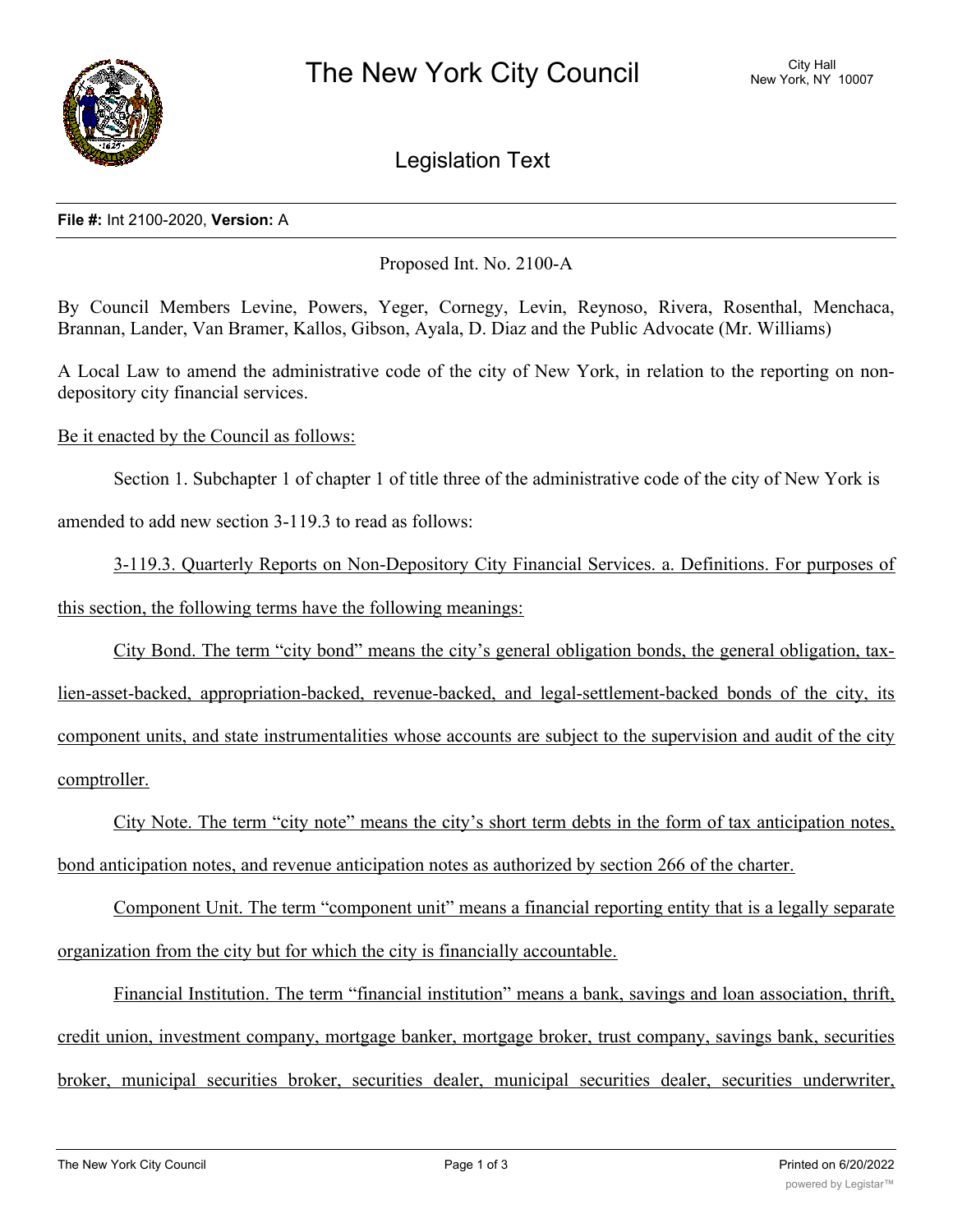## **File #:** Int 2100-2020, **Version:** A

municipal securities underwriter, investment trust, bank holding company, finance company or financial services holding company.

Non-Depository City Financial Services. The term "non-depository city financial services" means all financial services provided to the city by financial institutions, including payroll, lockbox, advisory, management, bond underwriting services, but excluding depository services at financial institutions designated by the city banking commission.

b. Reports Required. Beginning no later than January 31, 2022, and no later than the last day of the month following each calendar quarter thereafter, the director of management and budget shall post on the office of management and budget's website and submit to the speaker of the council a report regarding use of non-depository city financial services provided by financial institutions that includes, at a minimum, the following information for the immediately-preceding quarter:

1. end of quarter balances, quarterly fees, and quarterly returns on any money market account holding city funds;

2. for each city bond and city note, whether each bond or note issue was competitively bid or negotiated and its issuance costs, which include, but are not limited to, underwriting costs, underwriters' discount, bond or note counsel fees, bond or note rating fees, or fees for letters of credit or other credit enhancements, and any other issuance cost typically included in bond or note official statements, aggregated by financial institution, by service type, and by bond or note series;

3. the amount and cost of any credit default swap payment, aggregated by swap and by counterparty; and

4. any other non-depository city financial services cost, including any costs for managing money in nonpension city investment pools, aggregated by financial institution and disaggregated by expense.

§ 2. This local law takes effect immediately.